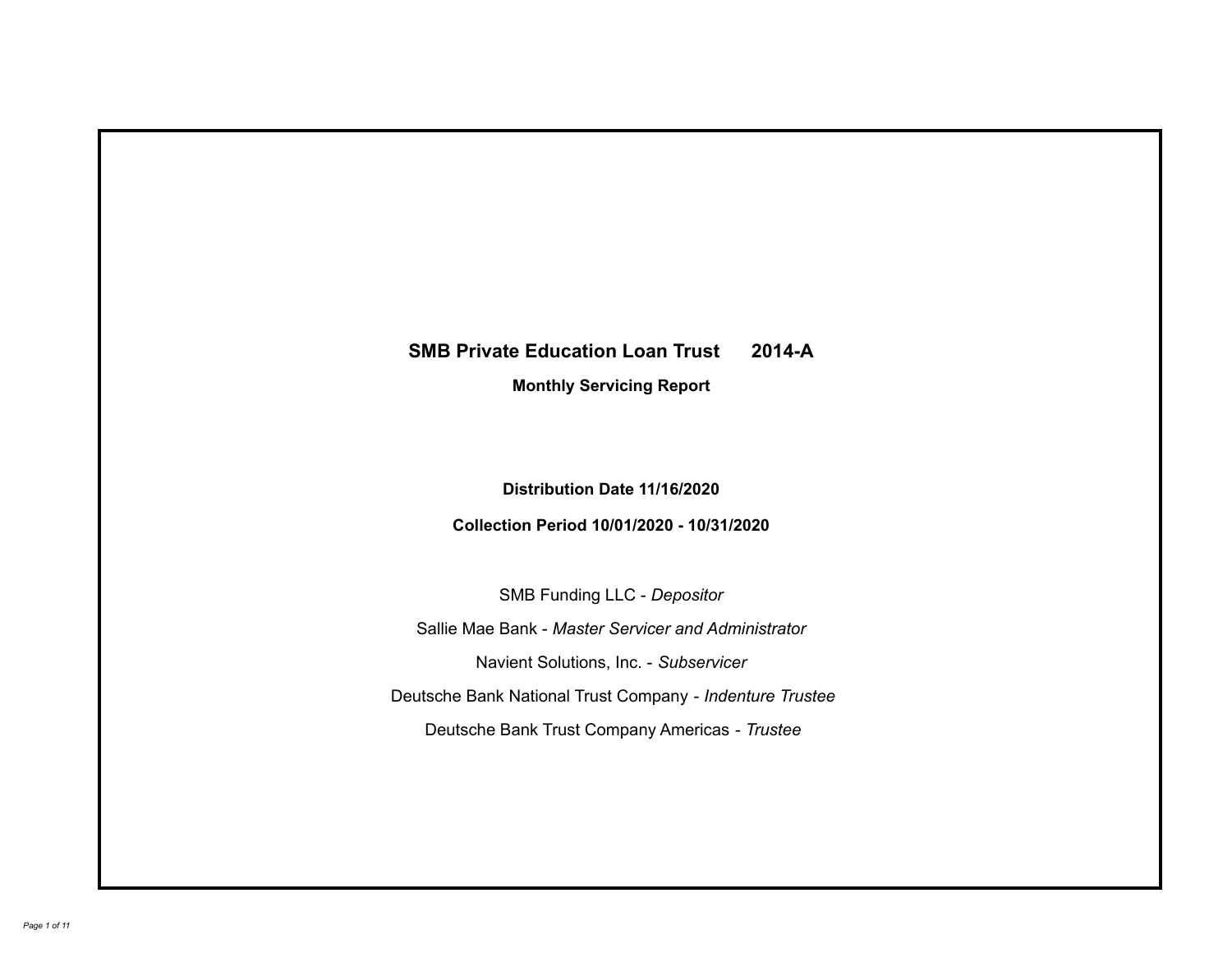| <b>Deal Parameters</b> |
|------------------------|
|------------------------|

| Α       | <b>Student Loan Portfolio Characteristics</b>   |                   | 08/07/2014       | 09/30/2020       | 10/31/2020       |
|---------|-------------------------------------------------|-------------------|------------------|------------------|------------------|
|         | <b>Principal Balance</b>                        |                   | \$361,523,983.59 | \$148,245,802.76 | \$146,303,025.89 |
|         | Interest to be Capitalized Balance              |                   | 17,313,307.43    | 2,277,298.83     | 2,173,694.19     |
|         | Pool Balance                                    |                   | \$378,837,291.02 | \$150,523,101.59 | \$148,476,720.08 |
|         | Weighted Average Coupon (WAC)                   |                   | 7.81%            | 7.84%            | 7.84%            |
|         | Weighted Average Remaining Term                 |                   | 138.29           | 175.35           | 176.15           |
|         | Number of Loans                                 |                   | 33,555           | 13,667           | 13,471           |
|         | Number of Borrowers                             |                   | 26,651           | 10,782           | 10,627           |
|         | Pool Factor                                     |                   |                  | 0.397329157      | 0.391927415      |
|         | Since Issued Total Constant Prepayment Rate (1) |                   |                  | 7.43%            | 7.35%            |
| $\sf B$ | <b>Debt Securities</b>                          | <b>Cusip/Isin</b> | 10/15/2020       |                  | 11/16/2020       |
|         | A <sub>2</sub> A                                | 784456AB1         | \$9,172,230.36   |                  | \$8,447,734.72   |
|         | A <sub>2</sub> B                                | 784456AC9         | \$9,172,230.36   |                  | \$8,447,734.72   |
|         | A3                                              | 784456AD7         | \$50,000,000.00  |                  | \$50,000,000.00  |
|         | В                                               | 784456AE5         | \$36,000,000.00  |                  | \$36,000,000.00  |
|         | C                                               | 784456AF2         | \$42,000,000.00  |                  | \$42,000,000.00  |
|         |                                                 |                   |                  |                  |                  |
| C       | <b>Certificates</b>                             | Cusip/Isin        | 10/15/2020       |                  | 11/16/2020       |
|         | <b>Excess Distribution</b>                      | 784456105         | \$100,000.00     |                  | \$100,000.00     |
|         |                                                 |                   |                  |                  |                  |
| D       | <b>Account Balances</b>                         |                   | 10/15/2020       |                  | 11/16/2020       |
|         | Reserve Account Balance                         |                   | \$958,735.00     |                  | \$958,735.00     |
|         |                                                 |                   |                  |                  |                  |
| Ε       | <b>Asset / Liability</b>                        |                   | 10/15/2020       |                  | 11/16/2020       |
|         | Overcollateralization Percentage *              |                   | 30.68%           |                  | 30.70%           |
|         | Specified Overcollateralization Amount *        |                   | \$45,156,930.48  |                  | \$44,543,016.02  |
|         | Actual Overcollateralization Amount *           |                   | \$46.178.640.87  |                  | \$45,581,250.64  |

\* Based on the Rated debt securities (Class A and Class B Bonds)

(1) Since Issued Total CPR calculations found in monthly servicing reports issued on or prior to September 15, 2015 originally included loans that were removed from the pool by the sponsor because they became ineligible for the pool between the cut-off date and settlement date. On October 5, 2015, Since Issued Total CPR calculations were revised to exclude these loans and all prior monthly servicing reports were restated. For additional information, see 'Since Issued CPR Methodology' found on page 11 of this report.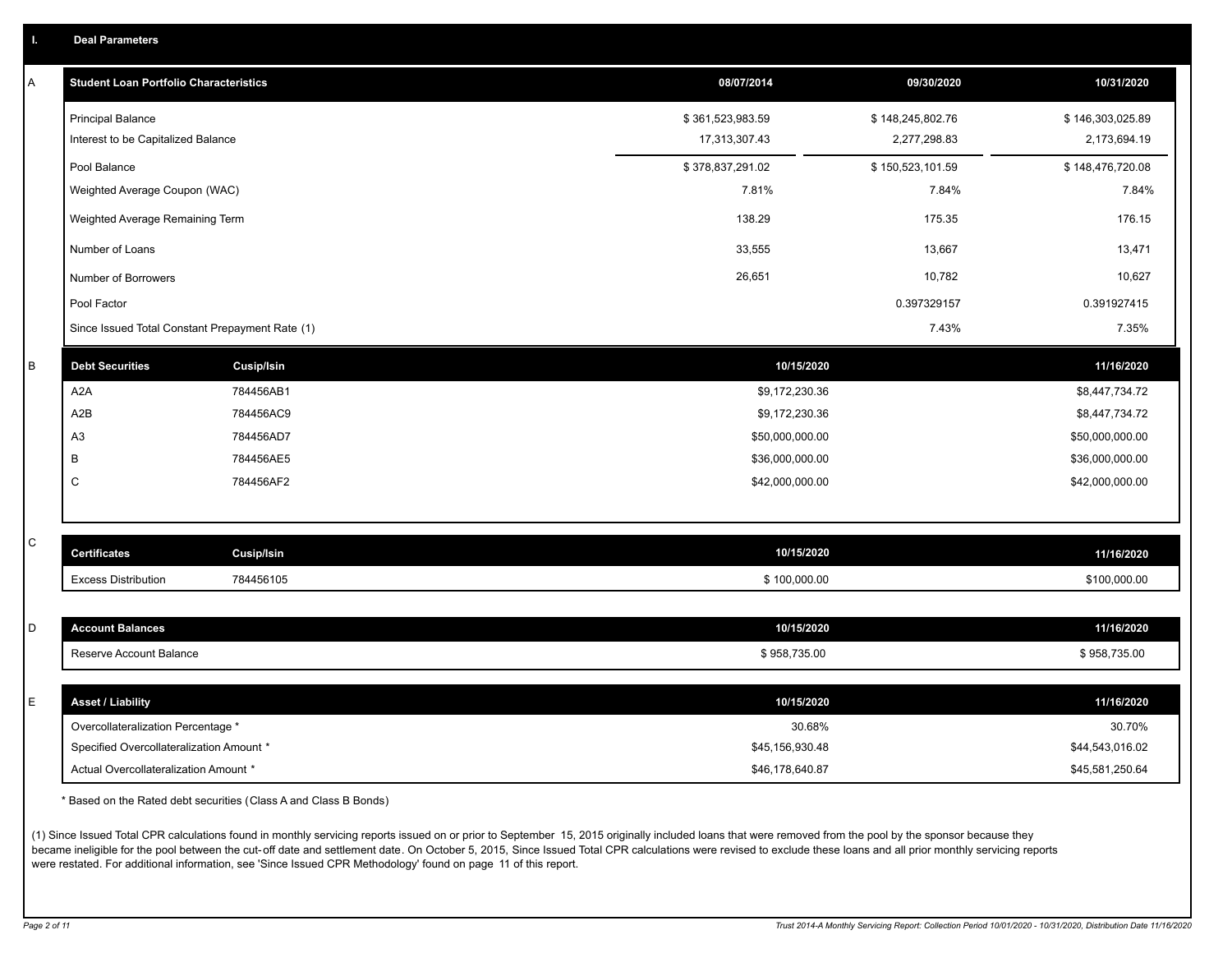### **II. 2014-A Trust Activity 10/01/2020 through 10/31/2020**

| Α  | <b>Student Loan Principal Receipts</b>                           |                |
|----|------------------------------------------------------------------|----------------|
|    | <b>Borrower Principal</b>                                        | 2,203,863.54   |
|    | <b>Consolidation Activity Principal</b>                          | 0.00           |
|    | Seller Principal Reimbursement                                   | 0.00           |
|    | Servicer Principal Reimbursement                                 | 0.00           |
|    | Delinquent Principal Purchases by Servicer                       | 0.00           |
|    | <b>Other Principal Deposits</b>                                  | 0.00           |
|    | <b>Total Principal Receipts</b>                                  | \$2,203,863.54 |
| В  | <b>Student Loan Interest Receipts</b>                            |                |
|    | Borrower Interest                                                | 735,020.50     |
|    | <b>Consolidation Activity Interest</b>                           | 0.00           |
|    | Seller Interest Reimbursement                                    | 0.00           |
|    | Servicer Interest Reimbursement                                  | (545.31)       |
|    | Delinquent Interest Purchases by Servicer                        | 0.00           |
|    | Other Interest Deposits                                          | 5,373.20       |
|    | <b>Total Interest Receipts</b>                                   | \$739,848.39   |
| C  | <b>Recoveries on Realized Losses</b>                             | \$42,196.05    |
| D  | <b>Investment Income</b>                                         | \$60.19        |
| Е  | <b>Funds Borrowed from Next Collection Period</b>                | \$0.00         |
| F  | <b>Funds Repaid from Prior Collection Period</b>                 | \$0.00         |
| G  | Loan Sale or Purchase Proceeds                                   | \$0.00         |
| н  | <b>Initial Deposits to Collection Account</b>                    | \$0.00         |
|    | <b>Excess Transferred from Other Accounts</b>                    | \$0.00         |
| ۱. | <b>Borrower Benefit Reimbursements</b>                           | \$0.00         |
| Κ  | <b>Gross Swap Receipt</b>                                        | \$0.00         |
| Г  | <b>Other Deposits</b>                                            | \$0.00         |
| M  | <b>Other Fees Collected</b>                                      | \$0.00         |
| N  | <b>AVAILABLE FUNDS</b>                                           | \$2,985,968.17 |
| O  | Non-Cash Principal Activity During Collection Period             | \$261,086.67   |
| P  | Aggregate Purchased Amounts by the Depositor, Servicer or Seller | \$0.00         |
| Q  | Aggregate Loan Substitutions                                     | \$0.00         |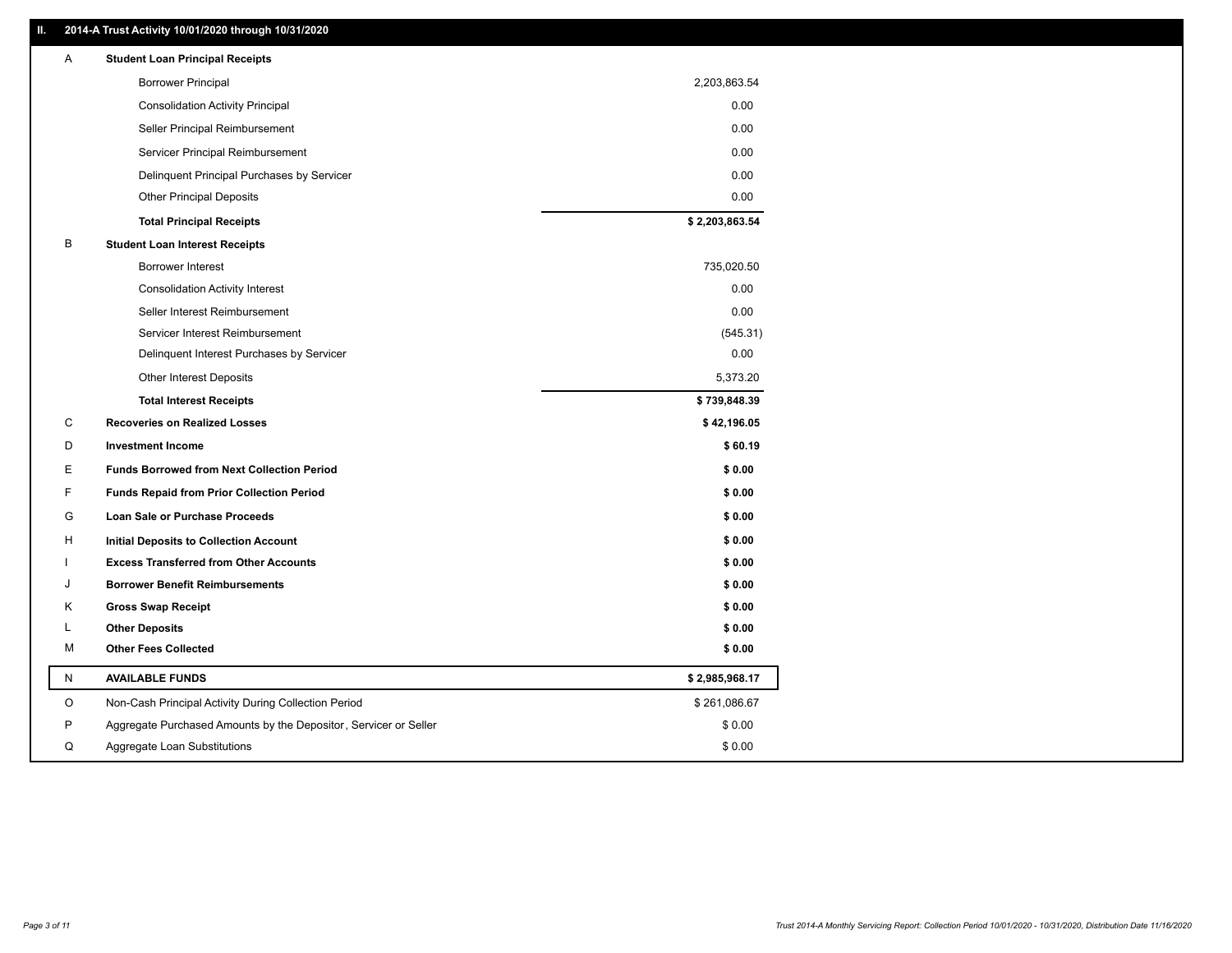|                   |                         |                          |         | 10/31/2020 |                  |                |                          |         | 09/30/2020 |                  |                |
|-------------------|-------------------------|--------------------------|---------|------------|------------------|----------------|--------------------------|---------|------------|------------------|----------------|
|                   |                         | <b>Wtd Avg</b><br>Coupon | # Loans | Principal  |                  | % of Principal | <b>Wtd Avg</b><br>Coupon | # Loans | Principal  |                  | % of Principal |
| INTERIM:          | IN SCHOOL               | 8.65%                    |         | 70         | \$1,002,069.34   | 0.675%         |                          | 8.64%   | 67         | \$955,122.99     | 0.635%         |
|                   | GRACE                   | 8.55%                    |         | 41         | \$441,988.62     | 0.298%         |                          | 8.50%   | 51         | \$565,982.34     | 0.376%         |
|                   | <b>DEFERMENT</b>        | 8.63%                    |         | 667        | \$8,858,115.04   | 5.966%         |                          | 8.59%   | 674        | \$8,952,154.66   | 5.947%         |
| <b>REPAYMENT:</b> | <b>CURRENT</b>          | 7.73%                    |         | 11,861     | \$126,104,426.77 | 84.932%        |                          | 7.71%   | 12,070     | \$128,063,159.15 | 85.079%        |
|                   | 31-60 DAYS DELINQUENT   | 8.49%                    |         | 185        | \$2,653,284.06   | 1.787%         |                          | 8.74%   | 139        | \$2,234,594.66   | 1.485%         |
|                   | 61-90 DAYS DELINQUENT   | 8.48%                    |         | 59         | \$933,411.56     | 0.629%         |                          | 8.55%   | 76         | \$959,499.76     | 0.637%         |
|                   | 91-120 DAYS DELINQUENT  | 8.02%                    |         | 54         | \$634,726.81     | 0.427%         |                          | 8.73%   | 44         | \$731,473.24     | 0.486%         |
|                   | 121-150 DAYS DELINQUENT | 8.92%                    |         | 24         | \$357,036.98     | 0.240%         |                          | 10.62%  | 15         | \$170,983.05     | 0.114%         |
|                   | 151-180 DAYS DELINQUENT | 9.63%                    |         | 18         | \$228,093.03     | 0.154%         |                          | 8.80%   | 24         | \$448,127.85     | 0.298%         |
|                   | > 180 DAYS DELINQUENT   | 8.32%                    |         | 10         | \$177,440.61     | 0.120%         |                          | 7.95%   | 9          | \$222,803.90     | 0.148%         |
|                   | FORBEARANCE             | 8.19%                    |         | 482        | \$7,086,127.26   | 4.773%         |                          | 8.37%   | 498        | \$7,219,199.99   | 4.796%         |
| <b>TOTAL</b>      |                         |                          |         | 13,471     | \$148,476,720.08 | 100.00%        |                          |         | 13,667     | \$150,523,101.59 | 100.00%        |
|                   |                         |                          |         |            |                  |                |                          |         |            |                  |                |

Percentages may not total 100% due to rounding \*

\*\* Smart Option Interest Only loans and \$25 Fixed Payment loans classified as in repayment whether student borrowers are in school, in grace, in deferment or required to make full principal and interest payments on their l

\*\*\* To conform with company standard reporting these sections now include Princial and Interest Accrued to Capitalize.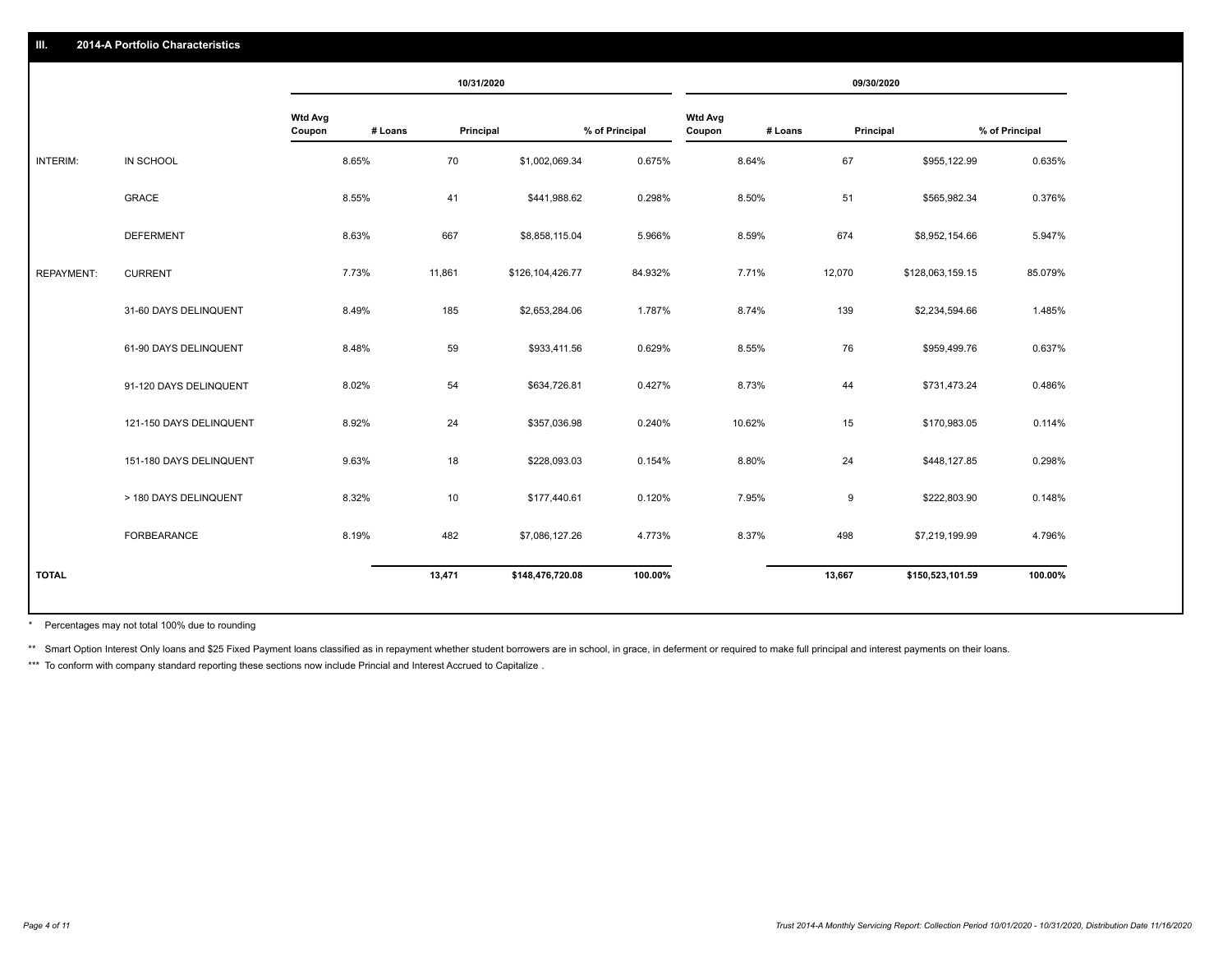|                                                         | 10/31/2020       | 9/30/2020        |
|---------------------------------------------------------|------------------|------------------|
| Pool Balance                                            | \$148,476,720.08 | \$150,523,101.59 |
| Total # Loans                                           | 13,471           | 13,667           |
| Total # Borrowers                                       | 10,627           | 10,782           |
| Weighted Average Coupon                                 | 7.84%            | 7.84%            |
| Weighted Average Remaining Term                         | 176.15           | 175.35           |
| Percent of Pool - Cosigned                              | 93.6%            | 93.6%            |
| Percent of Pool - Non Cosigned                          | 6.4%             | 6.4%             |
| Borrower Interest Accrued for Period                    | \$968,898.20     | \$950,552.84     |
| Outstanding Borrower Interest Accrued                   | \$4,038,077.71   | \$4,137,820.11   |
| Gross Principal Realized Loss - Periodic *              | \$64,781.85      | \$105,211.44     |
| Gross Principal Realized Loss - Cumulative *            | \$16,772,211.19  | \$16,707,429.34  |
| Delinquent Principal Purchased by Servicer - Periodic   | \$0.00           | \$0.00           |
| Delinguent Principal Purchased by Servicer - Cumulative | \$0.00           | \$0.00           |
| Recoveries on Realized Losses - Periodic                | \$42.196.05      | \$47,222.88      |
| Recoveries on Realized Losses - Cumulative              | \$1,834,018.60   | \$1,791,822.55   |
| Net Losses - Periodic                                   | \$22,585.80      | \$57,988.56      |
| Net Losses - Cumulative                                 | \$14,938,192.59  | \$14,915,606.79  |
| <b>Cumulative Gross Defaults</b>                        | \$16,772,211.19  | \$16,707,429.34  |
| Change in Gross Defaults                                | \$64,781.85      | \$105,211.44     |
| Non-Cash Principal Activity - Capitalized Interest      | \$326,006.90     | \$263,952.19     |
| Since Issued Total Constant Prepayment Rate (CPR) (1)   | 7.35%            | 7.43%            |
| Loan Substitutions                                      | \$0.00           | \$0.00           |
| <b>Cumulative Loan Substitutions</b>                    | \$0.00           | \$0.00           |
| <b>Unpaid Master Servicing Fees</b>                     | \$0.00           | \$0.00           |
| <b>Unpaid Sub-Servicing Fees</b>                        | \$0.00           | \$0.00           |
| <b>Unpaid Administration Fees</b>                       | \$0.00           | \$0.00           |
| Unpaid Carryover Master Servicing Fees                  | \$0.00           | \$0.00           |
| Unpaid Carryover Sub-Servicing Fees                     | \$0.00           | \$0.00           |
| Note Interest Shortfall                                 | \$0.00           | \$0.00           |

\* In accordance with the Sub-Servicer's current policies and procedures, after September 1, 2017 loans subject to bankruptcy claims generally will not be reported as a charged- off unless and until they are delinquent for

(1) Since Issued Total CPR calculations found in monthly servicing reports issued on or prior to September 15, 2015 originally included loans that were removed from the pool by the sponsor because they became ineligible fo between the cut-off date and settlement date. On October 5, 2015, Since Issued Total CPR calculations were revised to exclude these loans and all prior monthly servicing reports were restated. For additional information, s CPR Methodology' found on page 11 of this report.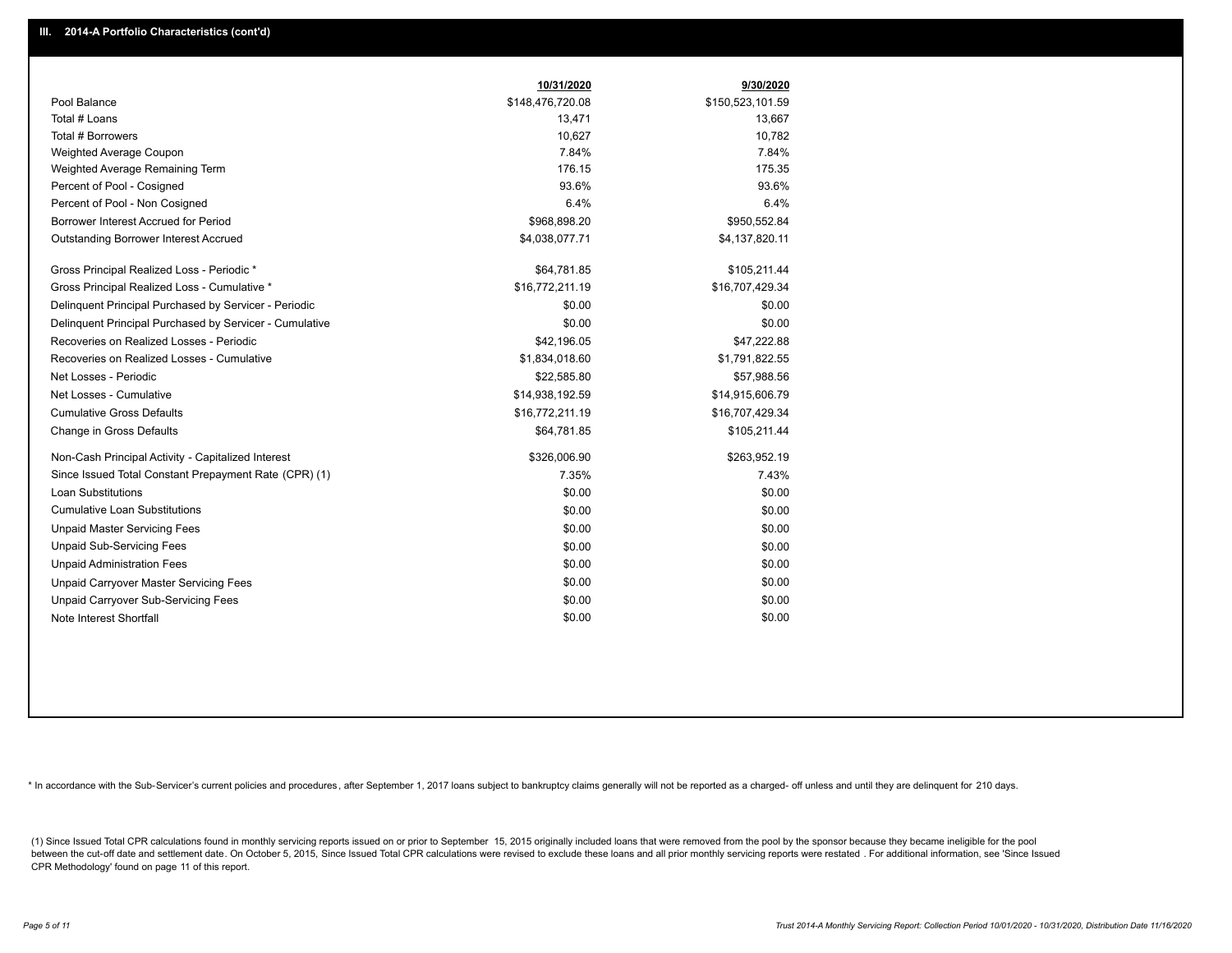## **IV. 2014-A Portfolio Statistics by Loan Program**

|                                                        | Weighted<br><b>Average Coupon</b> | # LOANS | <b>\$ AMOUNT</b> | $%$ *    |
|--------------------------------------------------------|-----------------------------------|---------|------------------|----------|
| - Smart Option Deferred Loans                          | 8.19%                             | 6,848   | \$76,528,207.71  | 51.542%  |
| - Smart Option Fixed Pay Loans                         | 7.75%                             | 3,904   | \$52,333,355.62  | 35.247%  |
| - Smart Option Interest-Only Loans                     | 6.71%                             | 2,719   | \$19,615,156.75  | 13.211%  |
| - Other Loan Programs                                  | 0.00%                             | 0.00    | \$0.00           | 0.000%   |
| <b>Total</b>                                           | 7.84%                             | 13,471  | \$148,476,720.08 | 100.000% |
| Prime Indexed Loans -- Monthly Reset Adjustable        |                                   |         | \$0.00           |          |
| Prime Indexed Loans -- Monthly Reset Non-Adjustable    |                                   |         | \$0.00           |          |
| Prime Indexed Loans -- Quarterly Reset Adjustable      |                                   |         | \$0.00           |          |
| Prime Indexed Loans -- Quarterly Reset Non-Adjustable  |                                   |         | \$0.00           |          |
| Prime Indexed Loans -- Annual Reset                    |                                   |         | \$0.00           |          |
| <b>T-Bill Indexed Loans</b>                            |                                   |         | \$0.00           |          |
| <b>Fixed Rate Loans</b>                                |                                   |         | \$19,312,602.61  |          |
| <b>LIBOR Indexed Loans</b>                             |                                   |         | \$129,164,117.47 |          |
|                                                        |                                   |         |                  |          |
| * Note: Percentages may not total 100% due to rounding |                                   |         |                  |          |

To conform with company standard reporting these sections now include Princial and Interest Accrued to Capitalize .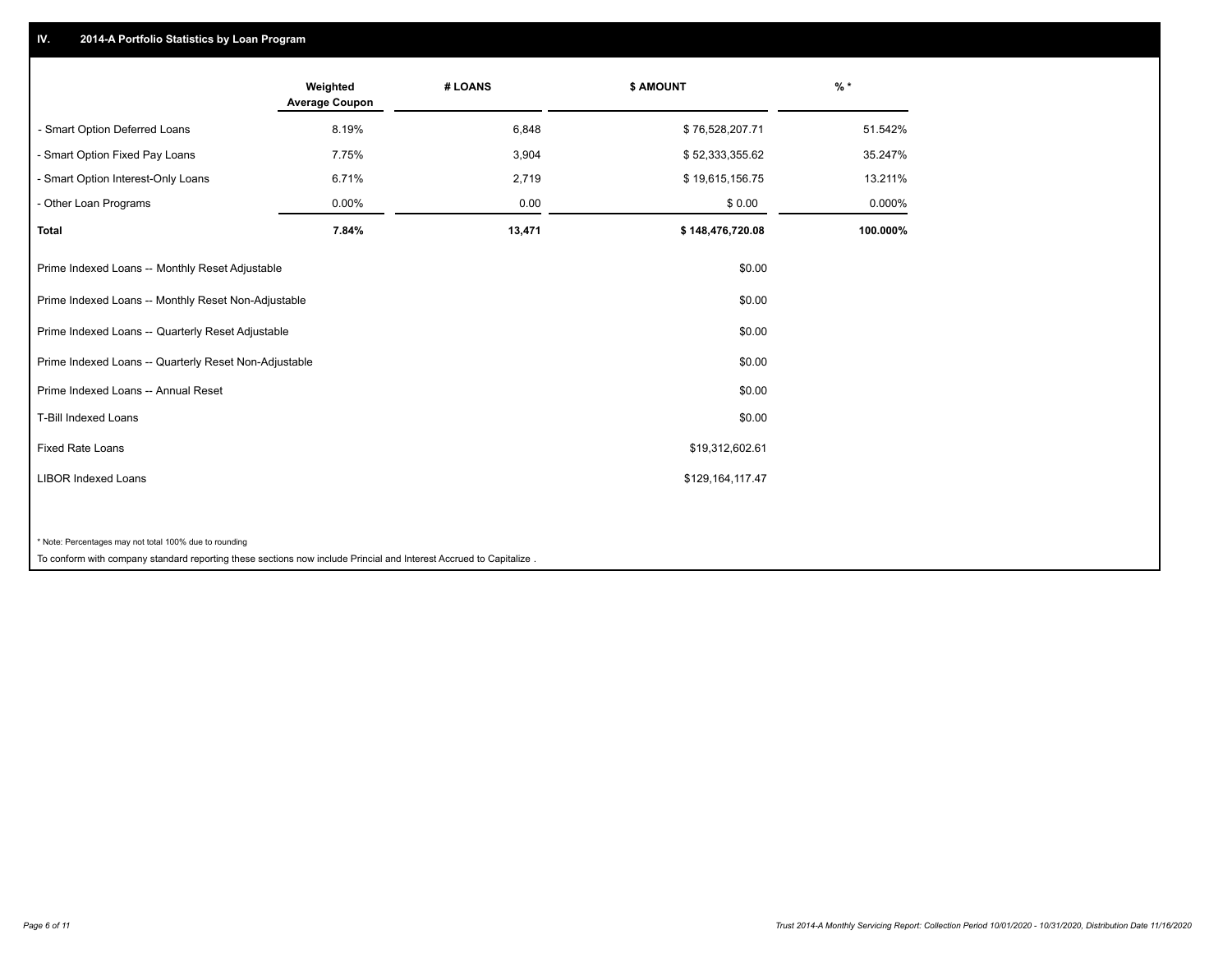| V. | 2014-A Reserve Account and Principal Distribution Calculations                                                                                                                                     |                  |  |
|----|----------------------------------------------------------------------------------------------------------------------------------------------------------------------------------------------------|------------------|--|
| А. | <b>Reserve Account</b>                                                                                                                                                                             |                  |  |
|    | Specified Reserve Account Balance                                                                                                                                                                  | \$958,735.00     |  |
|    | Actual Reserve Account Balance                                                                                                                                                                     | \$958,735.00     |  |
| В. | <b>Principal Distribution Amount</b>                                                                                                                                                               |                  |  |
|    | Class A Notes Outstanding<br>j.                                                                                                                                                                    | \$68,344,460.72  |  |
|    | Pool Balance<br>ii.                                                                                                                                                                                | \$148,476,720.08 |  |
|    | First Priority Principal Distribution Amount (i - ii)<br>iii.                                                                                                                                      | \$0.00           |  |
|    | Class A and B Notes Outstanding<br>iv.                                                                                                                                                             | \$104,344,460.72 |  |
|    | First Priority Principal Distribution Amount<br>V.                                                                                                                                                 | \$0.00           |  |
|    | Pool Balance<br>vi.                                                                                                                                                                                | \$148,476,720.08 |  |
|    | Specified Overcollateralization Amount<br>vii.                                                                                                                                                     | \$44,543,016.02  |  |
|    | viii. Regular Principal Distribution Amount (iv - v) - (vi - vii)                                                                                                                                  | \$410,756.66     |  |
|    | Notes Outstanding<br>ix.                                                                                                                                                                           | \$146,344,460.72 |  |
|    | First Priority Principal Distribution Amount<br>Х.                                                                                                                                                 | \$0.00           |  |
|    | Regular Principal Distribution Amount<br>xi.                                                                                                                                                       | \$410,756.66     |  |
|    | Available Funds (after payment of waterfall items A through J) *<br>xii.                                                                                                                           | \$2,076,469.24   |  |
|    | xiii. Additional Principal Distribution Amount (min(ix - x - xi, xiii))                                                                                                                            | \$1,038,234.62   |  |
|    | * Represents 50% of value if the principal balance of the notes is greater than 10% of initial principal balance of the notes or the Class A and Class B note are reduced to 0, otherwise the full |                  |  |

value is shown.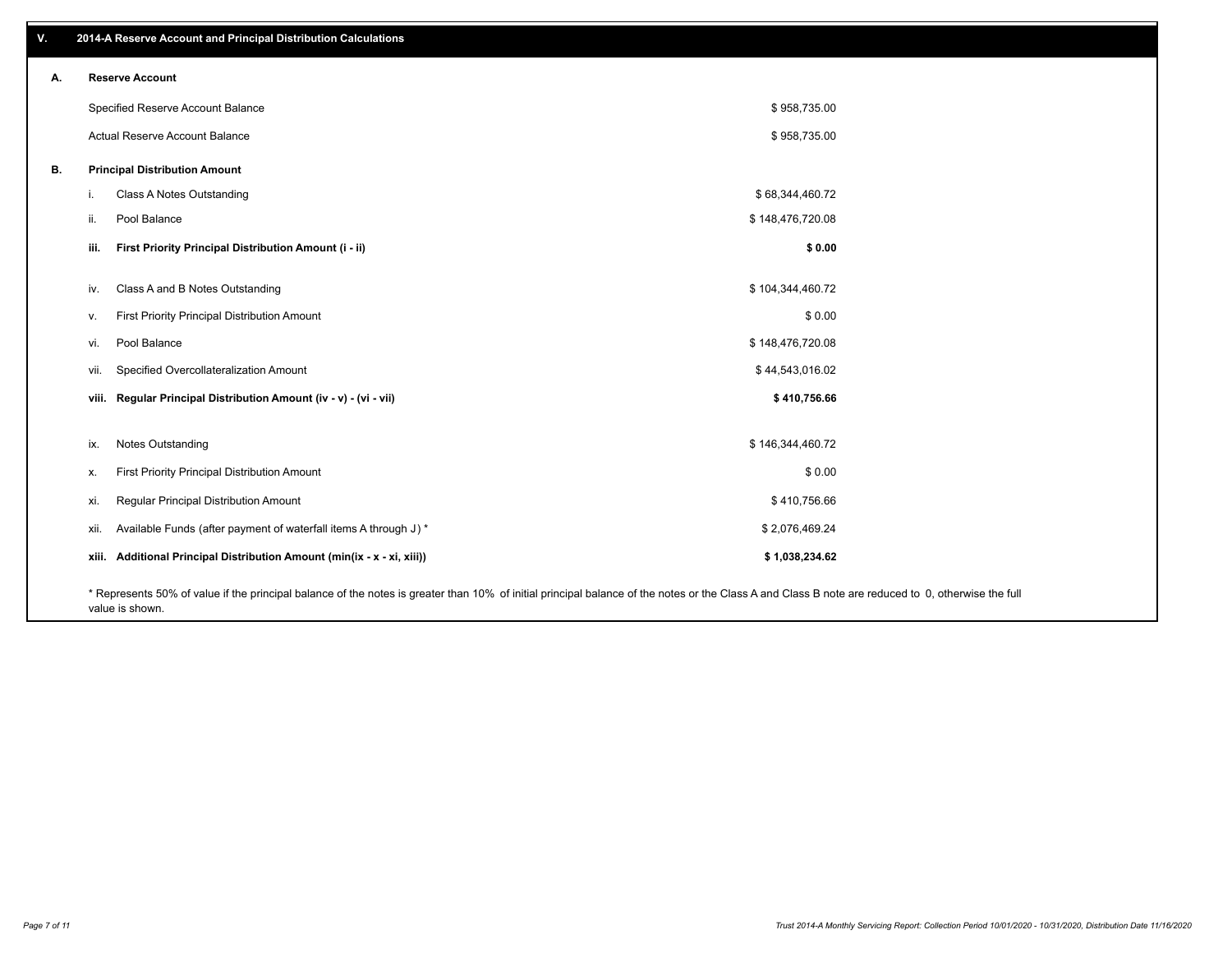|              |                                                                                        | Paid             | <b>Funds Balance</b> |
|--------------|----------------------------------------------------------------------------------------|------------------|----------------------|
|              | <b>Total Available Funds</b>                                                           |                  | \$2,985,968.17       |
| A            | <b>Trustee Fees</b>                                                                    | \$0.00           | \$2,985,968.17       |
| В            | i. Master Servicing Fees                                                               | \$6,232.29       | \$2,979,735.88       |
|              | ii. Sub-Servicing Fees                                                                 | \$101,183.09     | \$2,878,552.79       |
| $\mathsf C$  | i. Administration Fees                                                                 | \$6,667.00       | \$2,871,885.79       |
|              | ii. Unreimbursed Administrator Advances plus any Unpaid                                | \$0.00           | \$2,871,885.79       |
| D            | Class A Noteholders Interest Distribution Amount                                       | \$107,159.89     | \$2,764,725.90       |
| Е            | <b>First Priority Principal Payment</b>                                                | \$0.00           | \$2,764,725.90       |
| F            | Class B Noteholders Interest Distribution Amount                                       | \$120,000.00     | \$2,644,725.90       |
| G            | Class C Noteholders Interest Distribution Amount                                       | \$157,500.00     | \$2,487,225.90       |
| H            | <b>Reinstatement Reserve Account</b>                                                   | \$0.00           | \$2,487,225.90       |
| $\mathbf{I}$ | Regular Principal Distribution                                                         | \$410,756.66     | \$2,076,469.24       |
| J            | i. Carryover Master Servicing Fees                                                     | \$0.00           | \$2,076,469.24       |
|              | ii. Carryover Sub-servicing Fees                                                       | \$0.00           | \$2,076,469.24       |
| Κ            | Additional Principal Distribution Amount                                               | \$1,038,234.62   | \$1,038,234.62       |
| L            | Unpaid Expenses of Trustee                                                             | \$0.00           | \$1,038,234.62       |
| M            | Unpaid Expenses of Administrator                                                       | \$0.00           | \$1,038,234.62       |
| N            | Remaining Funds to the Excess Distribution Certificateholder                           | \$1,038,234.62   | \$0.00               |
|              |                                                                                        |                  |                      |
|              | <b>Waterfall Conditions</b>                                                            |                  |                      |
| А.           | <b>Class C Noteholders' Interest Distribution Condition</b>                            |                  |                      |
|              | Pool Balance<br>i.                                                                     | \$148,476,720.08 |                      |
|              | Class A and B Notes Outstanding<br>ii.                                                 | \$104,344,460.72 |                      |
|              | Class C Noteholders' Interest Distribution Ratio (i / ii)<br>iii.                      | 142.29%          |                      |
|              | Minimum Ratio<br>iv.                                                                   | 110.00%          |                      |
|              | Is the Class C Noteholders' Interest Distribution Condition Satisfied (iii > iv)<br>v. | Υ                |                      |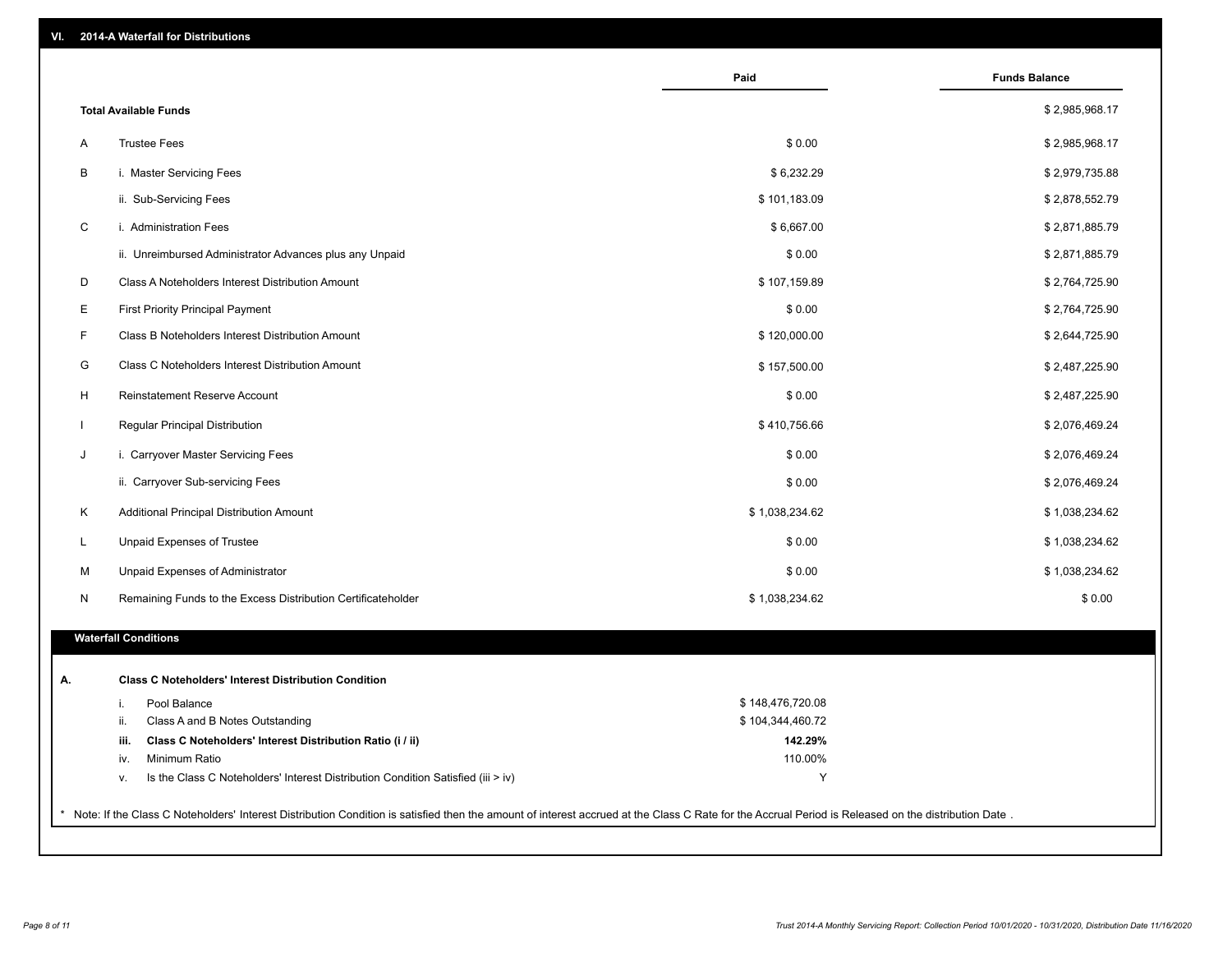| <b>Distribution Amounts</b>                                |                         |                         |                         |
|------------------------------------------------------------|-------------------------|-------------------------|-------------------------|
|                                                            | A <sub>2</sub> A        | A <sub>2</sub> B        | A3                      |
| Cusip/Isin                                                 | 784456AB1               | 784456AC9               | 784456AD7               |
| <b>Beginning Balance</b>                                   | \$9,172,230.36          | \$9,172,230.36          | \$50,000,000.00         |
| Index                                                      | <b>FIXED</b>            | <b>LIBOR</b>            | <b>LIBOR</b>            |
| Spread/Fixed Rate                                          | 3.05%                   | 1.15%                   | 1.50%                   |
| Record Date (Days Prior to Distribution)                   | 1 NEW YORK BUSINESS DAY | 1 NEW YORK BUSINESS DAY | 1 NEW YORK BUSINESS DAY |
| <b>Accrual Period Begin</b>                                | 10/15/2020              | 10/15/2020              | 10/15/2020              |
| <b>Accrual Period End</b>                                  | 11/15/2020              | 11/16/2020              | 11/16/2020              |
| Daycount Fraction                                          | 0.08333333              | 0.08888889              | 0.08888889              |
| Interest Rate*                                             | 3.05000%                | 1.29838%                | 1.64838%                |
| <b>Accrued Interest Factor</b>                             | 0.002541666             | 0.001154115             | 0.001465227             |
| <b>Current Interest Due</b>                                | \$23,312.75             | \$10,585.81             | \$73,261.33             |
| Interest Shortfall from Prior Period Plus Accrued Interest | $\mathcal{S}$ -         | $\frac{1}{2}$           | $\mathcal{S}$ -         |
| <b>Total Interest Due</b>                                  | \$23,312.75             | \$10,585.81             | \$73,261.33             |
| <b>Interest Paid</b>                                       | \$23,312.75             | \$10,585.81             | \$73,261.33             |
| <b>Interest Shortfall</b>                                  | $\frac{1}{2}$           | $\frac{1}{2}$           | $\mathcal{S}$ -         |
| <b>Principal Paid</b>                                      | \$724,495.64            | \$724,495.64            | $\mathcal{S}$ -         |
| <b>Ending Principal Balance</b>                            | \$8,447,734.72          | \$8,447,734.72          | \$50,000,000.00         |
| Paydown Factor                                             | 0.010654348             | 0.010654348             | 0.000000000             |
| <b>Ending Balance Factor</b>                               | 0.124231393             | 0.124231393             | 1.000000000             |

\* Pay rates for Current Distribution. For the interest rates applicable to the next distribution date, please see https://www.salliemae.com/about/investors/data/SMBabrate.txt.

**VII. 2014-A Distributions**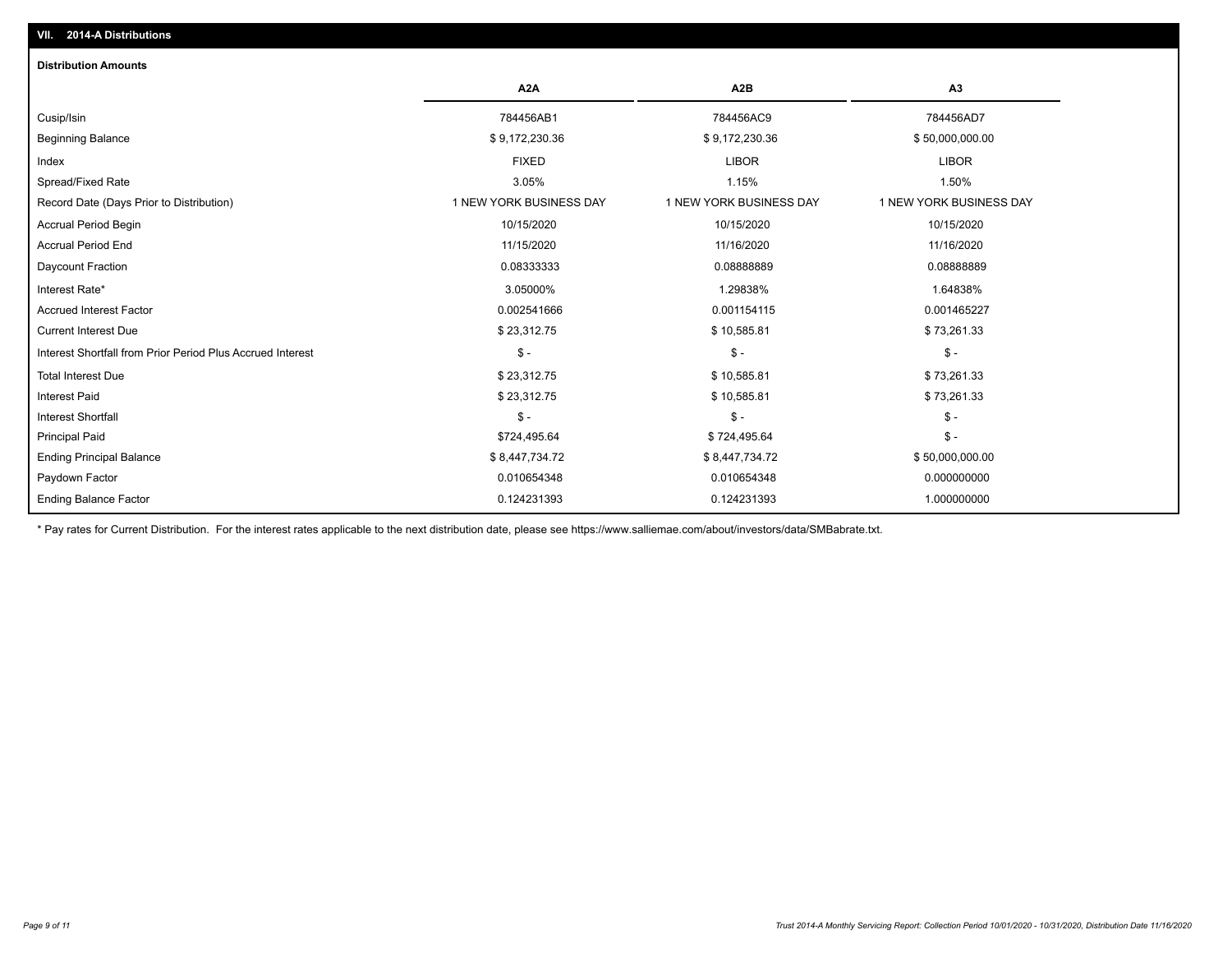| <b>Distribution Amounts</b>                                |                         |                         |
|------------------------------------------------------------|-------------------------|-------------------------|
|                                                            | в                       | C                       |
| Cusip/Isin                                                 | 784456AE5               | 784456AF2               |
| <b>Beginning Balance</b>                                   | \$36,000,000.00         | \$42,000,000.00         |
| Index                                                      | <b>FIXED</b>            | <b>FIXED</b>            |
| Spread/Fixed Rate                                          | 4.00%                   | 4.50%                   |
| Record Date (Days Prior to Distribution)                   | 1 NEW YORK BUSINESS DAY | 1 NEW YORK BUSINESS DAY |
| <b>Accrual Period Begin</b>                                | 10/15/2020              | 10/15/2020              |
| <b>Accrual Period End</b>                                  | 11/15/2020              | 11/15/2020              |
| Daycount Fraction                                          | 0.08333333              | 0.08333333              |
| Interest Rate*                                             | 4.00000%                | 4.50000%                |
| <b>Accrued Interest Factor</b>                             | 0.003333333             | 0.003750000             |
| <b>Current Interest Due</b>                                | \$120,000.00            | \$157,500.00            |
| Interest Shortfall from Prior Period Plus Accrued Interest | $\frac{1}{2}$           | $\mathbb{S}$ -          |
| <b>Total Interest Due</b>                                  | \$120,000.00            | \$157,500.00            |
| <b>Interest Paid</b>                                       | \$120,000.00            | \$157,500.00            |
| <b>Interest Shortfall</b>                                  | $\mathcal{S}$ -         | $\frac{2}{3}$ -         |
| <b>Principal Paid</b>                                      | $\mathsf{\$}$ -         | $$ -$                   |
| <b>Ending Principal Balance</b>                            | \$36,000,000.00         | \$42,000,000.00         |
| Paydown Factor                                             | 0.000000000             | 0.000000000             |
| <b>Ending Balance Factor</b>                               | 1.000000000             | 1.000000000             |

\* Pay rates for Current Distribution. For the interest rates applicable to the next distribution date, please see https://www.salliemae.com/about/investors/data/SMBabrate.txt.

**VII. 2014-A Distributions**